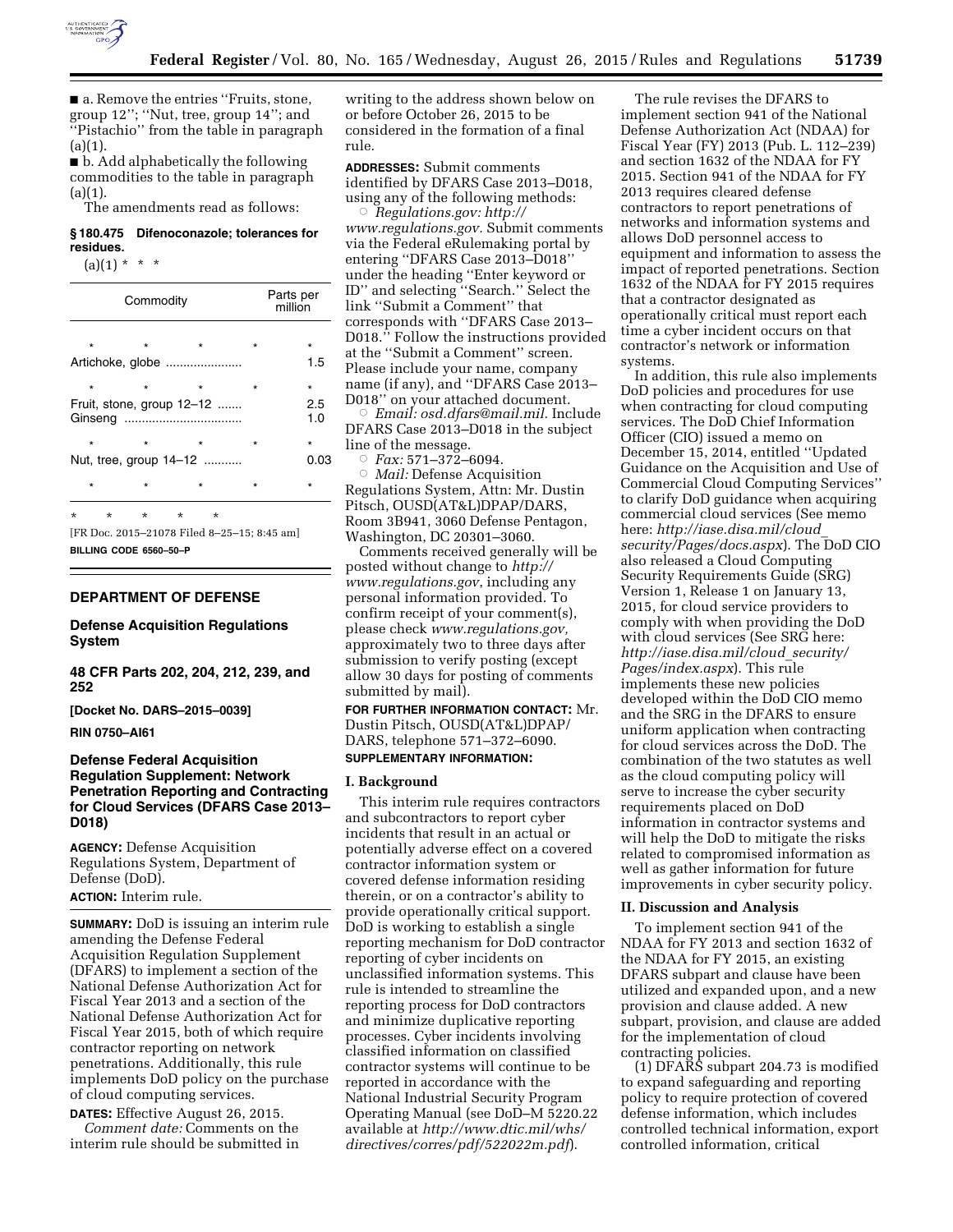information, and other information requiring protection by law, regulation, or Government-wide policy.

(2) The clause at 252.204–7012 is renamed ''Safeguarding Covered Defense Information and Cyber Incident Reporting'' and the scope of the clause is expanded to cover the safeguarding of covered defense information and require contractors to report cyber incidents involving this new class of information as well as any cyber incident that may affect the ability to provide operationally critical support. The table of security controls based on National Institute of Standards and Technology (NIST) Special Publication (SP) 800–53 is replaced by NIST SP 800–171, entitled ''Protecting Controlled Unclassified Information in Nonfederal Information Systems and Organizations.'' NIST SP 800–171 is a publication specifically tailored for use in protecting sensitive information residing in contractor information systems that refines the requirements from Federal Information Processing Standard (FIPS) 200 and controls from NIST SP 800–53 and presents them in an easier to use format. In addition to being easier to use, NIST SP 800–171 greatly increases the protections of Government information in contractor information systems, while simultaneously reducing the burden placed on the contractor by eliminating Federal-centric processes and requirements currently embedded in NIST SP 800–53. For example, a task analysis comparing the requirements of NIST SP 800–171 to the current table of security controls (based on NIST SP 800–53) demonstrates a reduction in required tasks by 30 percent.

(3) A new provision at 252.204–7008, Compliance with Safeguarding Covered Defense Information Controls, is added to ensure that offerors are aware of the requirements of clause 252.204–7012 and allow for a process to explain; (i) how alternative, but equally effective, security measures can compensate for the inability to satisfy a particular requirement; or (ii) why a particular requirement is not applicable.

(4) A new clause at 252.204–7009, Limitations on the Use and Disclosure of Third-Party Contractor Reported Cyber Incident Information, is added to protect information submitted to DoD in response to a cyber incident.

(5) DFARS subpart 239.76 is added to implement policy for the acquisition of cloud computing services.

(6) A new provision at 252.239–7009, Representation of Use of Cloud Computing, is added to allow the offeror to represent their intention to utilize

cloud computing services in performance of the contract or not.

(7) A new clause at 252.239–7010, Cloud Computing Services, is added to provide standard contract language for the acquisition of cloud computing services; including access, security and reporting requirements.

(8) The term ''cyber incident,'' is removed from the definitions section of subpart 204.73 and is now defined at 202.1. The terms ''compromise'' and ''media'' are also added to 202.1, because the terms are used in parts 204 and 239.

(9) The new clauses and provisions added by this rule are added to the list of solicitation provisions and contract clauses for the acquisition of commercial items at 212.301(f).

This rule is part of DoD's retrospective plan, completed in August 2011, under Executive Order 13563, ''Improving Regulation and Regulatory Review.'' DoD's full plan and updates can be accessed at: *[http://](http://www.regulations.gov/#!docketDetail;D=DOD-2011-OS-0036) [www.regulations.gov/](http://www.regulations.gov/#!docketDetail;D=DOD-2011-OS-0036) [#!docketDetail;D=DOD-2011-OS-0036.](http://www.regulations.gov/#!docketDetail;D=DOD-2011-OS-0036)* 

# **III. Executive Orders 12866 and 13563**

Executive Orders (E.O.s) 12866 and 13563 direct agencies to assess all costs and benefits of available regulatory alternatives and, if regulation is necessary, to select regulatory approaches that maximize net benefits (including potential economic, environmental, public health and safety effects, distributive impacts, and equity). E.O. 13563 emphasizes the importance of quantifying both costs and benefits, of reducing costs, of harmonizing rules, and of promoting flexibility. This is a significant regulatory action and, therefore, was subject to review under section 6(b) of E.O. 12866, Regulatory Planning and Review, dated September 30, 1993. This rule is not a major rule under 5 U.S.C. 804.

#### **IV. Regulatory Flexibility Act**

DoD expects that this interim rule may have a significant economic impact on a substantial number of small entities within the meaning of the Regulatory Flexibility Act 5 U.S.C. 601, *et seq.*  Therefore, an initial regulatory flexibility analysis has been prepared and is summarized as follows:

This rule expands on the existing information safeguarding policies in the DFARS and requires contractors to report cyber incidents to the Government in a broader scope of circumstances.

The objectives of this rule are to improve information security for DoD information stored on or transiting

contractor systems as well as in a cloud environment. The rule implements section 941 of the National Defense Authorization Act (NDAA) for Fiscal Year (FY) 2013 (Pub. L. 112–239), section 1632 of the NDAA for FY 2015, and DoD CIO policy for the acquisition of cloud computing services. The benefits of the increased security requirements implemented through this rule are that more information will be protected from release, inadvertently or through malicious intent. Additional protection for DoD information will assist with a greater overall level of national security across the board.

This rule will apply to all contractors with covered defense information transiting their information systems. DoD estimates that this rule may apply to 10,000 contractors and that less than half of those are small businesses.

This rule requires that contractors report cyber incidents to the DoD. Of the required reporting fields several of them will likely require an information technology expert to provide information describing the cyber incident or at least to determine what information was affected, to be noted in the report.

The rule does not duplicate, overlap, or conflict with any other Federal rules.

No significant alternatives, that would minimize the economic impact of the rule on small entities, were identified.

DoD invites comments from small business concerns and other interested parties on the expected impact of this rule on small entities.

DoD will also consider comments from small entities concerning the existing regulations in subparts affected by this rule in accordance with 5 U.S.C. 610. Interested parties must submit such comments separately and should cite 5 U.S.C. 610 (DFARS Case 2013–D018), in correspondence.

## **V. Paperwork Reduction Act**

This rule affects the information collection requirements in the provisions at DFARS 252.204–7012, currently approved under OMB Control Number 0704–0478, titled ''Enhanced Safeguarding and Cyber Incident Reporting of Unclassified DoD Information Within Industry,'' in accordance with the Paperwork Reduction Act (44 U.S.C. chapter 35). The rule revises the collection reporting requirements based on—

• Changes to DFARS clause 252.204– 7012, which is now titled ''Safeguarding Covered Defense Information and Cyber Incident Reporting'';

• A new DFARS provision 252.204– 7008, Compliance with Safeguarding Covered Defense Information Controls;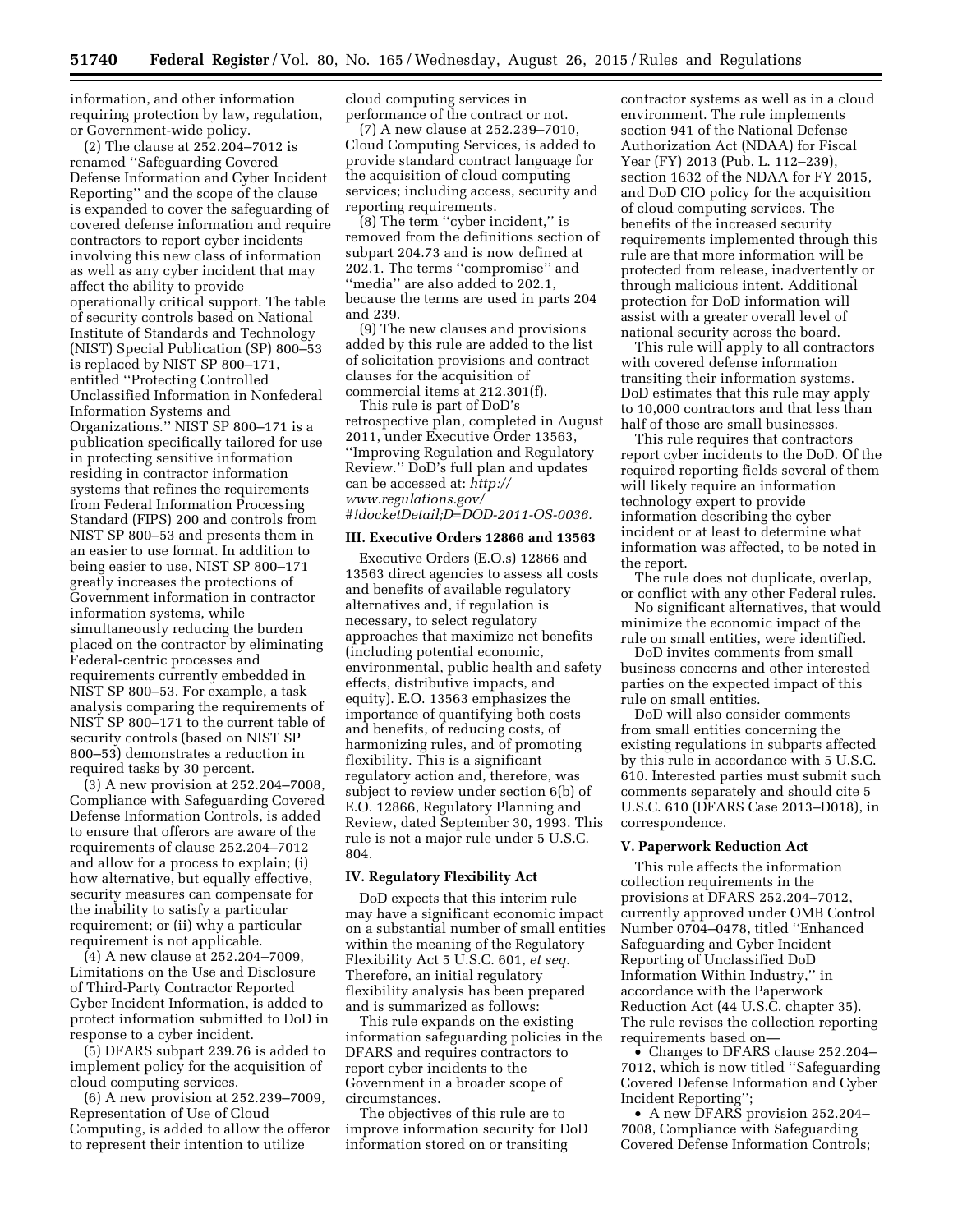• A new DFARS provision at 252.239–7009, Representation of Use of Cloud Computing; and

• A new DFARS clause 252.239– 7010, Cloud Computing Services.

The revisions to the information collection requirements contained in this rule require the approval of the Office of Management and Budget under the Paperwork Reduction Act (44 U.S.C. chapter 35). OMB has provided emergency clearance for the revision of 0704–0478. This collection is being revised to reflect the expanded contractually mandated cyber incident reporting requirements as well as contracting for cloud services, which are covered by the DFARS clause and provision collection requirements as discussed in the beginning of this section.

Public reporting burden for this collection is estimated to average approximately 4 hours per response, including the time for reviewing instructions, searching existing data sources, gathering and maintaining the data needed, and completing and reviewing the collection of information. The annual reporting burden is estimated as follows:

*Respondents:* 10,954.

*Responses per respondent:* 5.5 approximately.

*Total annual responses:* 60,494. *Preparation hours per response:* 4.15 hours approximately.

*Total response Burden Hours:*  250,840.

Request for Comments Regarding Paperwork Burden. Public comments are particularly invited on: Whether this collection of information is necessary for the proper performance of functions of the DFARS, and will have practical utility; whether our estimate of the public burden of this collection of information is accurate, and based on valid assumptions and methodology; ways to enhance the quality, utility, and clarity of the information to be collected; and ways in which we can minimize the burden of the collection of information on those who are to respond, through the use of appropriate technological collection techniques or other forms of information technology.

Written comments and recommendations including suggestions for reducing this burden, should be sent to Ms. Jasmeet Seehra at the Office of Management and Budget, Desk Officer for DoD, Room 10236, New Executive Office Building, Washington, DC 20503, or email *Jasmeet*\_*K.*\_*[Seehra@](mailto:Jasmeet_K._Seehra@omb.eop.gov) [omb.eop.gov,](mailto:Jasmeet_K._Seehra@omb.eop.gov)* with a copy to the Defense Acquisition Regulations System, Attn: Mr. Dustin Pitsch, OUSD (AT&L) DPAP/ DARS, Room 3B941, 3060 Defense

Pentagon, Washington, DC 20301–3060, or email *[osd.dfars@mail.mil.](mailto:osd.dfars@mail.mil)* Comments should be received not later than 60 days after the date of publication in the **Federal Register**. You may also submit comments, identified by docket number and title, by the following method: Federal Rulemaking Portal: *[http://](http://www.regulations.gov) [www.regulations.gov.](http://www.regulations.gov)* Follow the instructions for submitting comments. All submissions received must include the agency name, docket number and title for this **Federal Register** document. The general policy for comments and other submissions from members of the public is to make these submissions available for public viewing on the Internet at *<http://www.regulations.gov>*  as they are received without change, including any personal identifiers or contact information.

There are two other OMB Control Numbers currently in place for information collection requirements associated with the overall cyber reporting program. They are discussed below and are not being changed as a result of this rule.

OMB Control Number 0704–0489, Defense Industrial Base Voluntary Cyber Security/Information Assurance (DIB CS/IA) Cyber Incident Reporting, (regulations codified under Title 32 of the CFR) supports ''voluntary'' reporting and covers the online collection medium, a Defense Industrial Base/ Information Assurance Incident Collection database, which is an online repository used for both voluntary reporting and reporting that is contractually mandated under the DFARS clauses and provisions.

OMB Control Number 0704–0490, Defense Industrial Base Voluntary Cyber Security/Information Assurance (DIB CS/IA) Points of Contact (POC) Information, (regulations codified under Title 32 of the CFR) addresses the application process for participating companies. OMB Control Number 0704– 0490 involves collection of personally identifiable information and is supported by a System of Records Notices for the cyber incident reporting program. The Privacy Act Statement of Records Notice (SORN) system identifier, DCIO 01, Defense Industrial Base (DIB) Cybersecurity Records, includes stipulations related to the release and disclosure of information collected. An update was published in the **Federal Register** on May 21, 2015, at 80 FR 29315 (see *[http://www.gpo.gov/](http://www.gpo.gov/fdsys/pkg/FR-2015-05-21/pdf/2015-12324.pdf) [fdsys/pkg/FR-2015-05-21/pdf/2015-](http://www.gpo.gov/fdsys/pkg/FR-2015-05-21/pdf/2015-12324.pdf)  [12324.pdf](http://www.gpo.gov/fdsys/pkg/FR-2015-05-21/pdf/2015-12324.pdf)*).

## **VI. Determination To Issue an Interim Rule**

A determination has been made under the authority of the Secretary of Defense that urgent and compelling reasons exist to promulgate this interim rule without prior opportunity for public comment. This action is necessary because of the urgent need to protect covered defense information and gain awareness of the full scope of cyber incidents being committed against defense contractors. The proliferation of information technology and increased information access allowed by cloud computing environments has also increased the vulnerability of DoD information via attacks on its systems and networks and those of DoD contractors. The combination of the two statutes as well as implementation of the DoD cloud computing policy will serve to increase the cyber security requirements placed on DoD information on contractor systems and will help the DoD to mitigate the risks related to compromised information as well as gather information, through the reporting requirements, for future improvements in cyber security policy.

This rule expands upon the existing coverage in the DFARS, which previously only covered the protection of and reporting of incidents affecting the controlled technical information, but not other incidents within the contractor system. This interim rule expands the protection and reporting to entire contractor systems (*i.e.,* ''covered contractor information system'') as well as a new type of information ''covered defense information'' which includes controlled technical information as a subset. This interim rule increases the number of circumstances where contractors must implement security controls as well as when they must report incidents.

Recent high-profile breaches of Federal information show the need to ensure that information security protections are clearly, effectively, and consistently addressed in contracts. Failure to implement this rule may cause harm to the Government through the compromise of covered defense information or other Government data, or the loss of operationally critical support capabilities, which could directly impact national security. However, pursuant to 41 U.S.C. 1707 and FAR 1.501–3(b), DoD will consider public comments received in response to this interim rule in the formation of the final rule.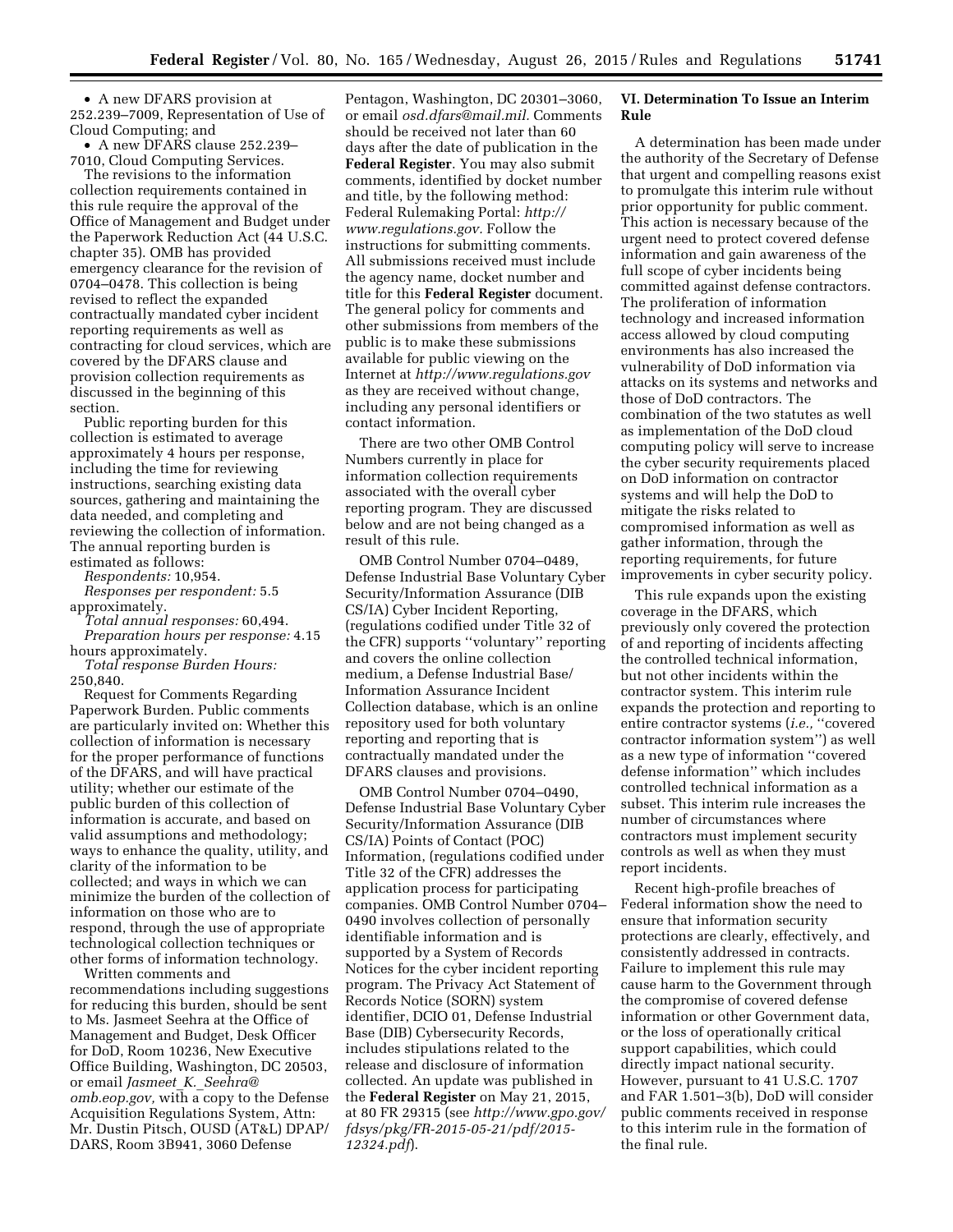# **List of Subjects in 48 CFR Parts 202, 204, 212, 239, and 252**

Government procurement.

## **Jennifer L. Hawes,**

*Editor, Defense Acquisition Regulations System.* 

Therefore, 48 CFR parts 202, 204, 212, 239, and 252 are amended as follows: ■ 1. The authority citation for 48 CFR

202, 204, 212, and 252 continues to read as follows:

**Authority:** 41 U.S.C. 1303 and 48 CFR chapter 1.

# **PART 202—DEFINITIONS OF WORDS AND TERMS**

■ 2. Amend section 202.101 by adding, in alphabetical order, the definitions for ''compromise,'' ''cyber incident,'' and ''media'' to read as follows:

# **202.101 Definitions.**

*Compromise* means disclosure of information to unauthorized persons, or a violation of the security policy of a system, in which unauthorized intentional or unintentional disclosure, modification, destruction, or loss of an object, or the copying of information to unauthorized media may have occurred.

\* \* \* \* \* *Cyber incident* means actions taken through the use of computer networks that result in a compromise or an actual or potentially adverse effect on an information system and/or the information residing therein.

\* \* \* \* \* *Media,* as used in parts 204 and 239, means physical devices or writing surfaces including, but not limited to, magnetic tapes, optical disks, magnetic disks, large-scale integration memory chips, and printouts onto which covered defense information is recorded, stored, or printed within a covered contractor information system.

\* \* \* \* \*

# **PART 204—ADMINISTRATIVE MATTERS**

■ 3. Revise subpart 204.73 heading to read as follows:

# **Subpart 204.73—Safeguarding Covered Defense Information and Cyber Incident Reporting**

■ 4. Revise section 204.7300 to read as follows:

## **204.7300 Scope.**

(a) This subpart applies to contracts and subcontracts requiring contractors and subcontractors to safeguard covered defense information that resides in or

transits through covered contractor information systems by applying specified network security controls. It also requires reporting of cyber incidents.

(b) This subpart does not abrogate any other requirements regarding contractor physical, personnel, information, technical, or general administrative security operations governing the protection of unclassified information, nor does it affect requirements of the National Industrial Security Program.

 $\blacksquare$  5. Amend section 204.7301 by

■ a. Removing the definition of "cyber incident'';

■ b. Adding, in alphabetical order, the definitions for ''contractor attributional/ proprietary information,'' ''covered contractor information system,'' ''covered defense information,'' ''information system,'' ''operationally critical support,'' and ''rapid(ly) report(ing)''; and

■ c. Revising the definition for ''controlled technical information''. The additions and revision read as follows:

#### **204.7301 Definitions.**

\* \* \* \* \*

*Contractor attributional/proprietary information* means information that identifies the contractor(s), whether directly or indirectly, by the grouping of information that can be traced back to the contractor(s) (*e.g.,* program description, facility locations), personally identifiable information, as well as trade secrets, commercial or financial information, or other commercially sensitive information that is not customarily shared outside of the company.

*Controlled technical information*  means technical information with military or space application that is subject to controls on the access, use, reproduction, modification, performance, display, release, disclosure, or dissemination. Controlled technical information would meet the criteria, if disseminated, for distribution statements B through F using the criteria set forth in DoD Instruction 5230.24, Distribution Statements on Technical Documents. The term does not include information that is lawfully publicly available without restrictions.

*Covered contractor information system* means an information system that is owned, or operated by or for, a contractor and that processes, stores, or transmits covered defense information.

*Covered defense information* means unclassified information that—  $(1)$  Is-

(i) Provided to the contractor by or on behalf of DoD in connection with the performance of the contract; or

(ii) Collected, developed, received, transmitted, used, or stored by or on behalf of the contractor in support of the performance of the contract; and

(2) Falls in any of the following categories:

(i) *Controlled technical information.*  (ii) *Critical information (operations security).* Specific facts identified through the Operations Security process about friendly intentions, capabilities, and activities vitally needed by adversaries for them to plan and act effectively so as to guarantee failure or unacceptable consequences for friendly mission accomplishment (part of Operations Security process).

(iii) *Export control.* Unclassified information concerning certain items, commodities, technology, software, or other information whose export could reasonably be expected to adversely affect the United States national security and nonproliferation objectives. To include dual use items; items identified in export administration regulations, international traffic in arms regulations, and munitions list; license applications; and sensitive nuclear technology information.

(iv) Any other information, marked or otherwise identified in the contract, that requires safeguarding or dissemination controls pursuant to and consistent with law, regulations, and Governmentwide policies (*e.g.,* privacy, proprietary business information).

*Information system* means a discrete set of information resources organized for the collection, processing, maintenance, use, sharing, dissemination, or disposition of information.

*Operationally critical support* means supplies or services designated by the Government as critical for airlift, sealift, intermodal transportation services, or logistical support that is essential to the mobilization, deployment, or sustainment of the Armed Forces in a contingency operation.

*Rapid(ly) report(ing)* means within 72 hours of discovery of any cyber incident.

\* \* \* \* \*

■ 6. Revise section 204.7302 to read as follows:

### **204.7302 Policy.**

(a) DoD and its contractors and subcontractors will provide adequate security to safeguard covered defense information on their unclassified information systems from unauthorized access and disclosure.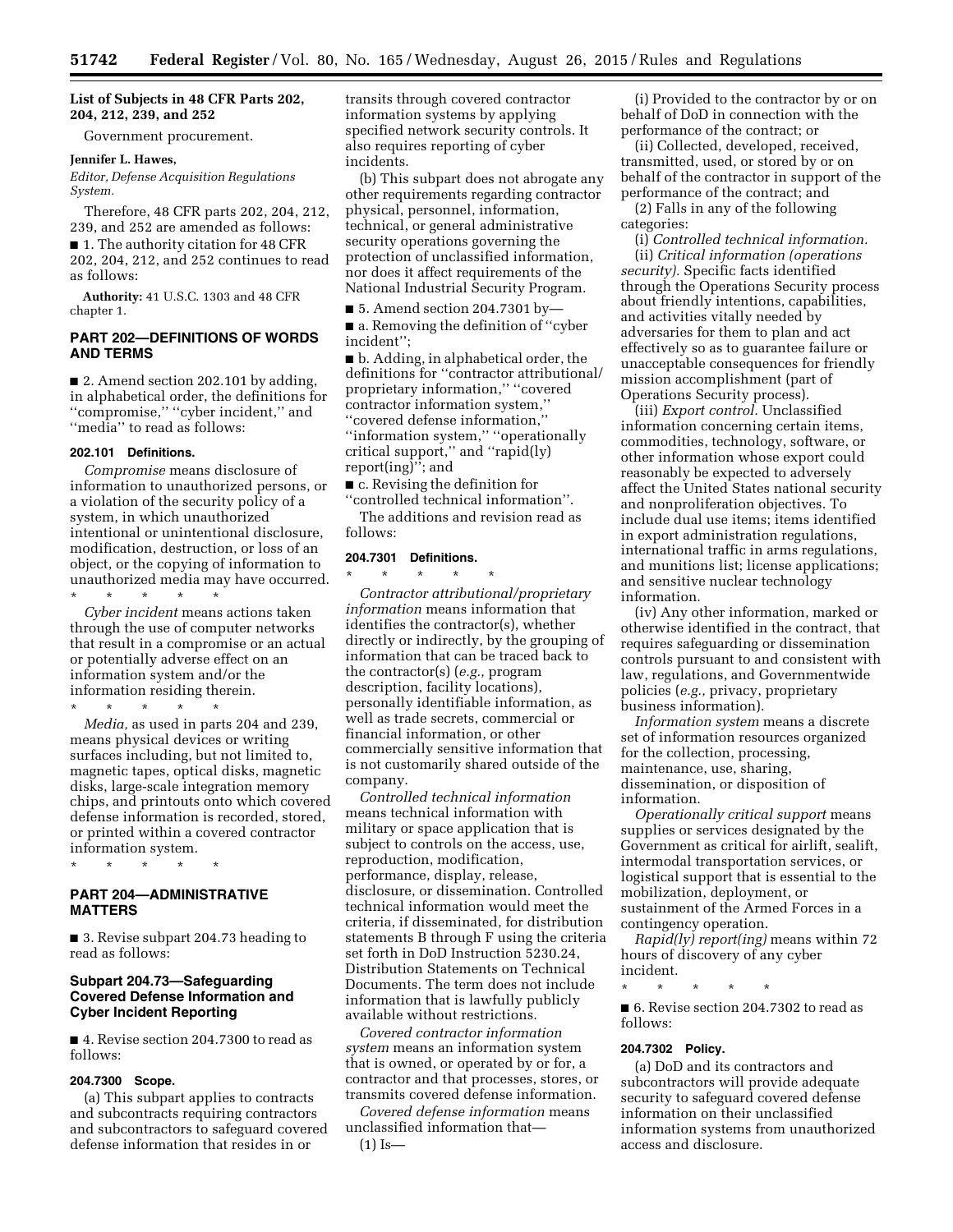(1) Contractors and subcontractors are required to submit to DoD—

(i) A cyber incident report;

(ii) Malicious software, if detected and isolated; and

(iii) Media (or access to covered contractor information systems and equipment) upon request.

(2) Contracting officers shall refer to PGI 204.7303 $-4(a)(1)(ii)$  for instructions on contractor submissions of media and malicious software.

(b) Subcontractors are required to rapidly report cyber incidents directly to DoD at *<http://dibnet.dod.mil>* and to the prime contractor. Subcontractors shall provide the incident report number from DoD to the prime contractor. Lower-tier subcontractors are required to likewise report the same information to their higher-tier subcontractor, until the prime contractor is reached.

(c) The Government acknowledges that information shared by the contractor under these procedures may include contractor attributional/ proprietary information that is not customarily shared outside of the company, and that the unauthorized use or disclosure of such information could cause substantial competitive harm to the contractor that reported the information. The Government shall protect against the unauthorized use or release of information that includes contractor attributional/proprietary information.

(d) A cyber incident that is reported by a contractor or subcontractor shall not, by itself, be interpreted as evidence that the contractor or subcontractor has failed to provide adequate information safeguards for covered defense information on their unclassified information systems, or has otherwise failed to meet the requirements of the clause at 252.204–7012. When a cyber incident is reported, the contracting officer shall consult with the DoD component CIO/cyber security office prior to assessing contractor compliance (see PGI 204.7303–3(a)(2)). The contracting officer shall consider such cyber incidents in the context of an overall assessment of a contractor's compliance with the requirements of the clause at 252.204–7012.

(e) Support services contractors directly supporting Government activities related to safeguarding covered defense information and cyber incident reporting (*e.g.,* providing forensic analysis services, damages assessment services, or other services that require access to data from another contractor) are subject to restrictions on use and disclosure.

### **204.7303 [Amended]**

■ 7. Amend section 204.7303 by removing ''unclassified controlled technical information'' and adding ''covered defense information'' in its place.

■ 8. Revise section 204.7304 to read as follows:

## **204.7304 Solicitation provision and contract clauses.**

(a) Use the provision at 252.204–7008, Compliance with Safeguarding Covered Defense Information Controls, in all solicitations and contracts, including solicitations and contracts using FAR part 12 procedures for the acquisition of commercial items.

(b) Use the clause at 252.204–7009, Limitations on the Use or Disclosure of Third-Party Contractor Information, in all solicitations and contracts for services that include support for the Government's activities related to safeguarding covered defense information and cyber incident reporting.

(c) Use the clause at 252.204–7012, Safeguarding Covered Defense Information and Cyber Incident Reporting, in all solicitations and contracts, including solicitations and contracts using FAR part 12 procedures for the acquisition of commercial items.

# **PART 212—ACQUISITION OF COMMERCIAL ITEM**

 $\blacksquare$  9. Amend section 212.301 by-

■ a. Redesignating paragraphs (f)(ii)(A) through  $(E)$  as paragraphs  $(f)(ii)(C)$ through (G);

 $\blacksquare$  b. Adding new paragraphs  $(f)(ii)(A)$ and (B);

■ c. Revising the newly redesignated  $(f)(ii)(D)$ ;

 $\blacksquare$  d. Redesignating paragraphs  $(f)(x)(A)$ 

and (B) as paragraphs  $(f)(x)(C)$  and  $(D)$ ;  $\blacksquare$  e. Adding new paragraphs (f)(xv)(A)

and (B).

The additions and revision read as follows:

### **212.301 Solicitation provisions and contract clauses for the acquisition of commercial items.**

 $(f) * * * *$ 

 $(ii) * * * *$ 

(A) Use the provision at 252.204–7008 Compliance with Safeguarding Covered Defense Information Controls, as prescribed in 204.7304(b).

(B) Use the clause at 252.204–7009, Limitations on the Use or Disclosure of Third-Party Contractor Information, as prescribed in 204.7304(c).

\* \* \* \* \* (D) Use the clause at 252.204–7012, Safeguarding Covered Defense

Information and Cyber Incident Reporting, as prescribed in 204.7304(a).

\* \* \* \* \*  $(xv) * * * *$ 

(A) Use the provision 252.239–7009, Representation of Use of Cloud Computing, as prescribed in 239.7603(a).

(B) Use the clause 252.239–7010, Cloud Computing Services, as prescribed in 239.7603(b).

# **PART 239—ACQUISITION OF INFORMATION TECHNOLOGY**

\* \* \* \* \*

■ 10. The authority citation for 48 CFR part 239 is revised to read as follows:

**Authority:** 41 U.S.C. 1303 and 48 CFR chapter 1.

■ 11. Add subpart 239.76 to read as follows:

# **Subpart 239.76—Cloud Computing**  Sec.

- 
- 239.7600 Scope of subpart.<br>239.7601 Definitions.
- Definitions.
- 239.7602 Policy and responsibilities.
- 239.7602–1 General.
- 239.7602–2 Required storage of data within the United States or outlying areas.

239.7603 Solicitation provision and contract clause.

# **Subpart 239.76—Cloud Computing**

# **239.7600 Scope of subpart.**

This subpart prescribes policies and procedures for the acquisition of cloud computing services.

## **239.7601 Definitions.**

As used in this subpart— *Authorizing official,* as described in DoD Instruction 8510.01, Risk Management Framework (RMF) for DoD Information Technology (IT), means the senior Federal official or executive with the authority to formally assume responsibility for operating an information system at an acceptable level of risk to organizational operations (including mission, functions, image, or reputation), organizational assets, individuals, other organizations, and the Nation.

*Cloud computing* means a model for enabling ubiquitous, convenient, ondemand network access to a shared pool of configurable computing resources (*e.g.,* networks, servers, storage, applications, and services) that can be rapidly provisioned and released with minimal management effort or service provider interaction. This includes other commercial terms, such as ondemand self-service, broad network access, resource pooling, rapid elasticity, and measured service. It also includes commercial offerings for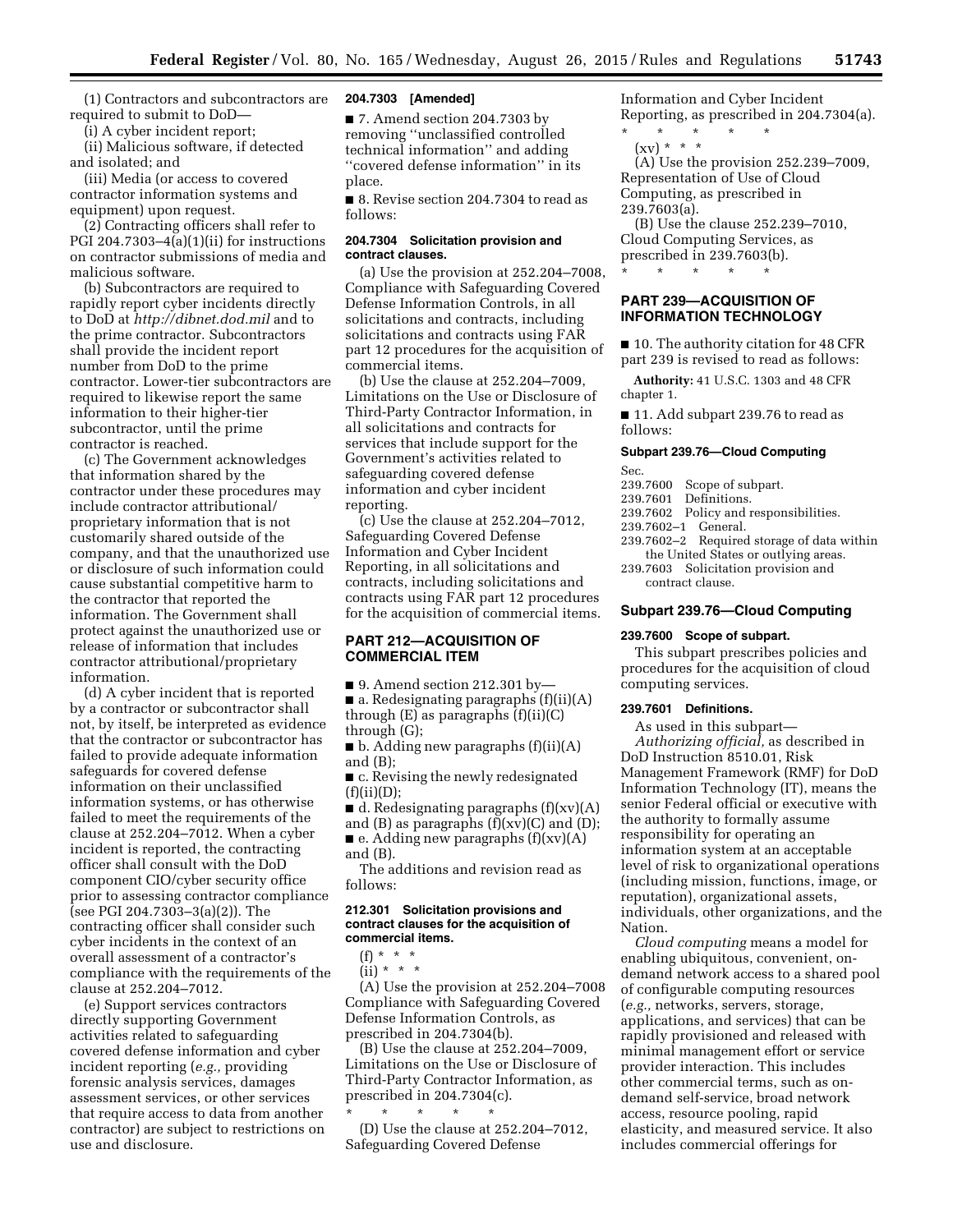software-as-a-service, infrastructure-asa-service, and platform-as-a-service.

*Government data* means any information, document, media, or machine readable material regardless of physical form or characteristics, that is created or obtained by the Government in the course of official Government business.

*Government-related data* means any information, document, media, or machine readable material regardless of physical form or characteristics that is created or obtained by a contractor through the storage, processing, or communication of Government data. This does not include a contractor's business records (*e.g.,* financial records, legal records, etc.) or data such as operating procedures, software coding, or algorithms that are not uniquely applied to the Government data.

*Spillage* means a security incident that results in the transfer of classified or controlled unclassified information onto an information system not accredited (*i.e.,* authorized) for the appropriate security level.

## **239.7602 Policy and responsibilities.**

#### **239.7602–1 General.**

(a) Generally, the DoD shall acquire cloud computing services using commercial terms and conditions that are consistent with Federal law, and an agency's needs, including those requirements specified in this subpart. Some examples of commercial terms and conditions are license agreements, End User License Agreements (EULAs), Terms of Service (TOS), or other similar legal instruments or agreements. Contracting officers shall incorporate any applicable service provider terms and conditions into the contract by attachment or other appropriate mechanism. Contracting officers shall carefully review commercial terms and conditions and consult counsel to ensure these are consistent with Federal law, regulation, and the agency's needs.

(b) The contracting officer shall only award a contract to acquire cloud computing services from any cloud service provider (*e.g.,* contractor or subcontractor, regardless of tier) that has been granted provisional authorization by Defense Information Systems Agency, at the level appropriate to the requirement, to provide the relevant cloud computing services in accordance with the Cloud Computing Security Requirements Guide (SRG) (version in effect at the time the solicitation is issued or as authorized by the contracting officer) found at *[http://](http://iase.disa.mil/cloud_security/Pages/index.aspx) [iase.disa.mil/cloud](http://iase.disa.mil/cloud_security/Pages/index.aspx)*\_*security/Pages/ [index.aspx.](http://iase.disa.mil/cloud_security/Pages/index.aspx)* Provisional authorization

processes are also available at the SRG Web site. Cloud service providers with existing provisional authorization are listed at *[http://www.disa.mil/](http://www.disa.mil/Computing/Cloud-Services/Cloud-Support) [Computing/Cloud-Services/Cloud-](http://www.disa.mil/Computing/Cloud-Services/Cloud-Support)[Support.](http://www.disa.mil/Computing/Cloud-Services/Cloud-Support)* 

(c) When contracting for cloud computing services, the contracting officer shall ensure the following information is provided in the purchase request—

(1) Government data and Governmentrelated data descriptions;

(2) Data ownership, licensing, delivery and disposition instructions specific to the relevant types of Government data and Governmentrelated data (*e.g.,* CDRL, SOW task, line item). Disposition instructions shall provide for the transition of data in commercially available, or open and non-proprietary format (and for permanent records, in accordance with disposition guidance issued by National Archives and Record Administration);

(3) Appropriate limitations and requirements regarding contractor and third-party access to, and use and disclosure of, Government data and Government-related data;

(4) Appropriate requirements to support applicable inspection, audit, investigation, or other similar authorized activities specific to the relevant types of Government data and Government-related data, or specific to the type of cloud computing services being acquired;

(5) Appropriate requirements to support and cooperate with applicable system-wide search and access capabilities for inspections, audits, investigations, litigation, eDiscovery, records management associated with the agency's retention schedules, and similar authorized activities; and

(6) A requirement for the contractor to coordinate with the responsible Government official designated by the contracting officer, in accordance with agency procedures, to respond to any spillage occurring in connection with the cloud computing services being provided.

#### **239.7602–2 Required storage of data within the United States or outlying areas.**

(a) Cloud computing service providers are required to maintain within the 50 states, the District of Columbia, or outlying areas of the United States, all Government data that is not physically located on DoD premises, unless otherwise authorized by the authorizing official, as described in DoD Instruction 8510.01, Risk Management Framework (RMF) for DoD Information Technology (IT), in accordance with the SRG.

(b) The contracting officer shall provide written notification to the contractor when the contractor is permitted to maintain Government data at a location outside the 50 States, the District of Columbia, and outlying areas of the United States.

## **239.7603 Solicitation provision and contract clause.**

(a) Use the provision at 252.239–7009, Representation of Use of Cloud Computing, in solicitations, including solicitations using FAR part 12 procedures for the acquisition of commercial item, for information technology services.

(b) Use the clause at 252.239–7010, Cloud Computing Services, in solicitations and contracts, including solicitations and contracts using FAR part 12 procedures for the acquisition of commercial item, for information technology services.

## **PART 252—SOLICITATION PROVISIONS AND CONTRACT CLAUSES**

■ 12. Add section 252.204–7008 to read as follows:

## **252.204–7008 Compliance with Safeguarding Covered Defense Information Controls.**

As prescribed in 204.7304(a), use the following provision:

# **Compliance With Safeguarding Covered Defense Information Controls (Aug 2015)**

(a) *Definitions.* As used in this provision— *Controlled technical information, covered contractor information system,* and *covered defense information* are defined in clause 252.204–7012, Safeguarding Covered Defense Information and Cyber Incident Reporting.

(b) The security requirements required by contract clause 252.204–7012, Covered Defense Information and Cyber Incident Reporting, shall be implemented for all covered defense information on all covered contractor information systems that support the performance of this contract.

(c) If the Offeror proposes to deviate from any of the security requirements in National Institute of Standards and Technology (NIST) Special Publication (SP) 800–171, ''Protecting Controlled Unclassified Information in Nonfederal Information Systems and Organizations, *[http://dx.doi.org/](http://dx.doi.org/10.6028/NIST.SP.800-171)  [10.6028/NIST.SP.800-171](http://dx.doi.org/10.6028/NIST.SP.800-171)* that is in effect at the time the solicitation is issued or as authorized by the Contracting Officer, the Offeror shall submit to the Contracting Officer, for consideration by the DoD CIO, a written explanation of—

(1) Why a particular security requirement is not applicable; or

(2) How an alternative but equally effective, security measure is used to compensate for the inability to satisfy a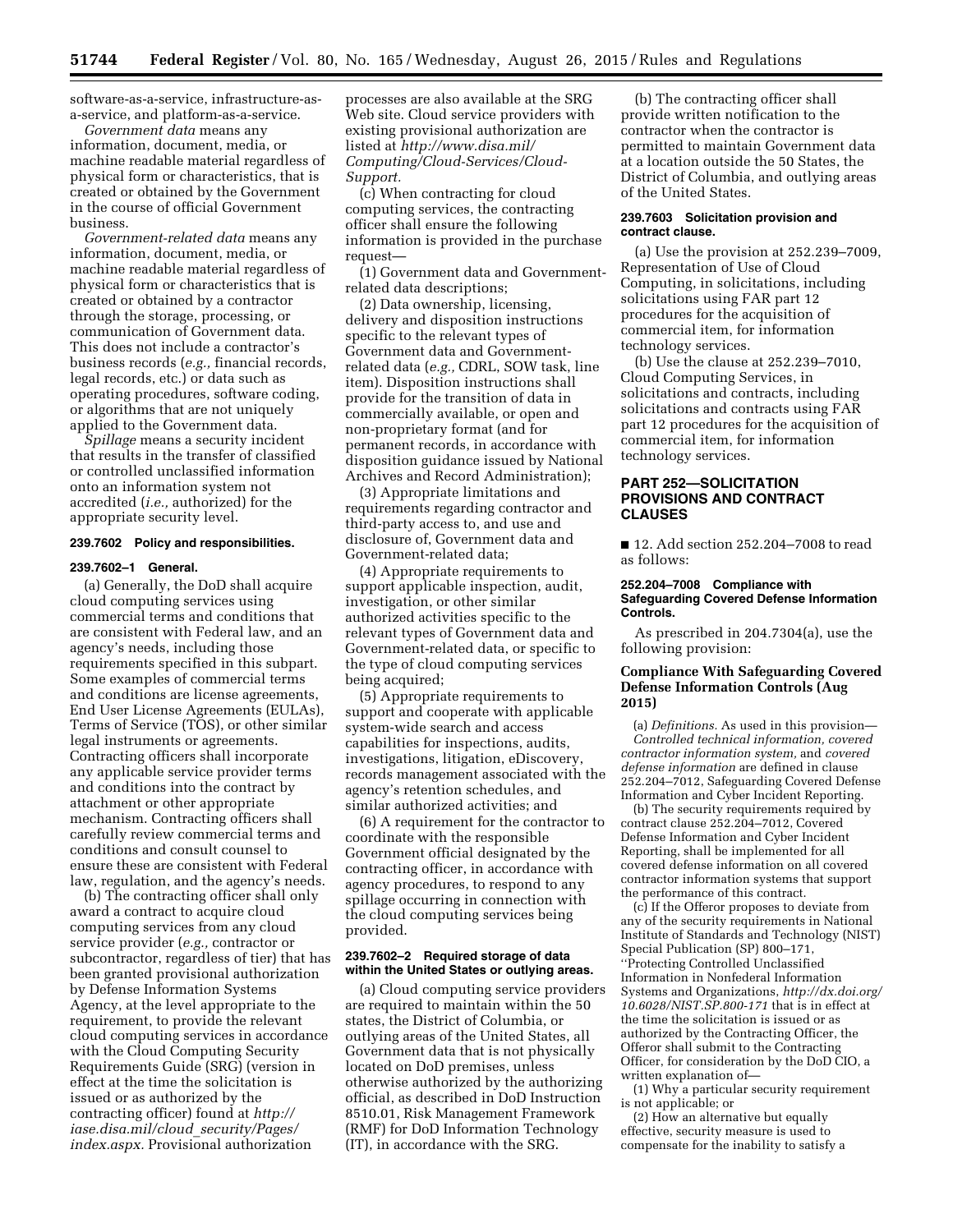particular requirement and achieve equivalent protection.

(d) An authorized representative of the DoD CIO will approve or disapprove offeror requests to deviate from NIST SP 800–171 requirements in writing prior to contract award. Any approved deviation from NIST SP 800–171 shall be incorporated into the resulting contract.

(End of provision)

■ 13. Add section 252.204-7009 to read as follows:

# **252.204–7009 Limitations on the Use or Disclosure of Third-Party Contractor Reported Cyber Incident Information.**

As prescribed in 204.7304(b), use the following clause:

# **Limitations on the Use or Disclosure of Third-Party Contractor Reported Cyber Incident Information (AUG 2015)**

(a) *Definitions.* As used in this clause— *Controlled technical information* means technical information with military or space application that is subject to controls on the access, use, reproduction, modification, performance, display, release, disclosure, or dissemination. Controlled technical information would meet the criteria, if disseminated, for distribution statements B through F using the criteria set forth in DoD Instruction 5230.24, Distribution Statements on Technical Documents. The term does not include information that is lawfully publicly available without restrictions.

*Covered defense information* means unclassified information that—

 $(1)$  Is-

(i) Provided to the contractor by or on behalf of DoD in connection with the performance of the contract; or

(ii) Collected, developed, received, transmitted, used, or stored by or on behalf of the contractor in support of the performance of the contract; and

(2) Falls in any of the following categories:

(i) *Controlled technical information.* 

(ii) *Critical information (operations security).* Specific facts identified through the Operations Security process about friendly intentions, capabilities, and activities vitally needed by adversaries for them to plan and act effectively so as to guarantee failure or unacceptable consequences for friendly mission accomplishment (part of Operations Security process).

(iii) *Export control.* Unclassified information concerning certain items, commodities, technology, software, or other information whose export could reasonably be expected to adversely affect the United States national security and nonproliferation objectives. To include dual use items; items identified in export administration regulations, international traffic in arms regulations and munitions list; license applications; and sensitive nuclear technology information.

(iv) Any other information, marked or otherwise identified in the contract, that requires safeguarding or dissemination controls pursuant to and consistent with law, regulations, and Governmentwide policies

(*e.g.,* privacy, proprietary business information).

*Cyber incident* means actions taken through the use of computer networks that result in a compromise or an actual or potentially adverse effect on an information system and/or the information residing therein.

(b) *Restrictions.* The Contractor agrees that the following conditions apply to any information it receives or creates in the performance of this contract that is information obtained from a third-party's reporting of a cyber incident pursuant to DFARS clause 252.204–7012, Safeguarding Covered Defense Information and Cyber Incident Reporting (or derived from such information obtained under that clause):

(1) The Contractor shall access and use the information only for the purpose of furnishing advice or technical assistance directly to the Government in support of the Government's activities related to clause 252.204–7012, and shall not be used for any other purpose.

(2) The Contractor shall protect the information against unauthorized release or disclosure.

(3) The Contractor shall ensure that its employees are subject to use and nondisclosure obligations consistent with this clause prior to the employees being provided access to or use of the information.

(4) The third-party contractor that reported the cyber incident is a third-party beneficiary of the non-disclosure agreement between the Government and Contractor, as required by paragraph (b)(3) of this clause.

(5) A breach of these obligations or restrictions may subject the Contractor to—

(i) Criminal, civil, administrative, and contractual actions in law and equity for penalties, damages, and other appropriate remedies by the United States; and

(ii) Civil actions for damages and other appropriate remedies by the third party that reported the cyber incident, as a third party beneficiary of this clause.

(c) *Subcontracts.* The Contractor shall include the substance of this clause, including this paragraph (c), in all subcontracts for services that include support for the Government's activities related to safeguarding covered defense information and cyber incident reporting, including subcontracts for commercial items.

## (End of clause)

■ 14. Revise section 252.204-7012 to read as follows:

## **252.204–7012 Safeguarding Covered Defense Information and Cyber Incident Reporting.**

As prescribed in 204.7304c, use the following clause:

# **Safeguarding Covered Defense Information and Cyber Incident Reporting (AUG 2015)**

(a) *Definitions.* As used in this clause— *Adequate security* means protective measures that are commensurate with the consequences and probability of loss, misuse, or unauthorized access to, or modification of information.

*Compromise* means disclosure of information to unauthorized persons, or a violation of the security policy of a system, in which unauthorized intentional or unintentional disclosure, modification, destruction, or loss of an object, or the copying of information to unauthorized media may have occurred.

*Contractor attributional/proprietary information* means information that identifies the contractor(s), whether directly or indirectly, by the grouping of information that can be traced back to the contractor(s) (*e.g.,* program description, facility locations), personally identifiable information, as well as trade secrets, commercial or financial information, or other commercially sensitive information that is not customarily shared outside of the company.

*Contractor information system* means an information system belonging to, or operated by or for, the Contractor.

*Controlled technical information* means technical information with military or space application that is subject to controls on the access, use, reproduction, modification, performance, display, release, disclosure, or dissemination. Controlled technical information would meet the criteria, if disseminated, for distribution statements B through F using the criteria set forth in DoD Instruction 5230.24, Distribution Statements on Technical Documents. The term does not include information that is lawfully publicly available without restrictions.

*Covered contractor information system*  means an information system that is owned, or operated by or for, a contractor and that processes, stores, or transmits covered defense information.

*Covered defense information* means unclassified information that—

# $(i)$  Is-

(A) Provided to the contractor by or on behalf of DoD in connection with the performance of the contract; or

(B) Collected, developed, received, transmitted, used, or stored by or on behalf of the contractor in support of the performance of the contract; and

(ii) Falls in any of the following categories:

(A) *Controlled technical information.* 

(B) *Critical information (operations security).* Specific facts identified through the Operations Security process about friendly intentions, capabilities, and activities vitally needed by adversaries for them to plan and act effectively so as to guarantee failure or unacceptable consequences for friendly mission accomplishment (part of Operations Security process).

(C) *Export control.* Unclassified information concerning certain items, commodities, technology, software, or other information whose export could reasonably be expected to adversely affect the United States national security and nonproliferation objectives. To include dual use items; items identified in export administration regulations, international traffic in arms regulations and munitions list; license applications; and sensitive nuclear technology information.

(D) Any other information, marked or otherwise identified in the contract, that requires safeguarding or dissemination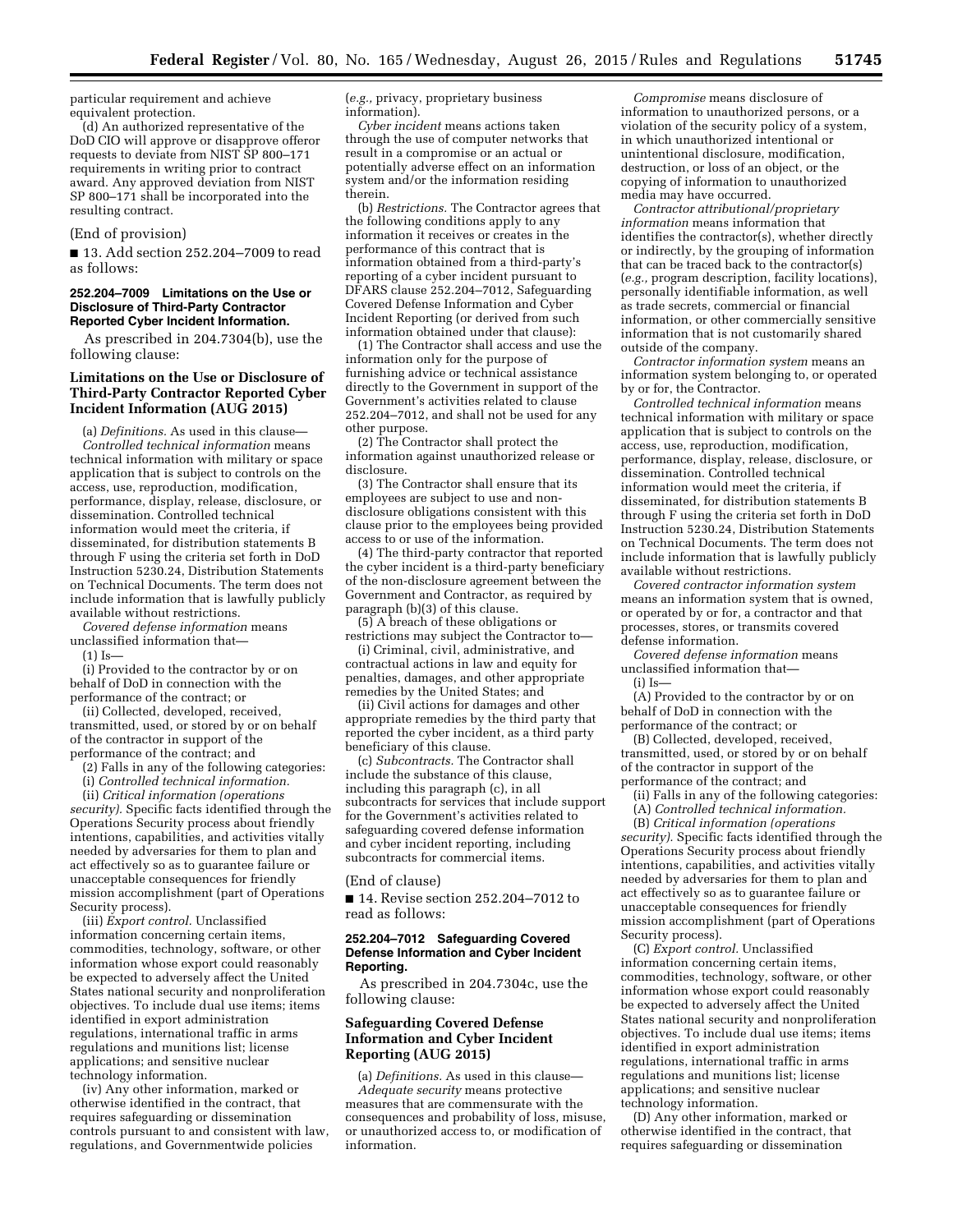controls pursuant to and consistent with law, regulations, and Governmentwide policies (*e.g.,* privacy, proprietary business information).

*Cyber incident* means actions taken through the use of computer networks that result in an actual or potentially adverse effect on an information system and/or the information residing therein.

*Forensic analysis* means the practice of gathering, retaining, and analyzing computerrelated data for investigative purposes in a manner that maintains the integrity of the data.

*Malicious software* means computer software or firmware intended to perform an unauthorized process that will have adverse impact on the confidentiality, integrity, or availability of an information system. This definition includes a virus, worm, Trojan horse, or other code-based entity that infects a host, as well as spyware and some forms of adware.

*Media* means physical devices or writing surfaces including, but is not limited to, magnetic tapes, optical disks, magnetic disks, large-scale integration memory chips, and printouts onto which information is recorded, stored, or printed within an information system.

*Operationally critical support* means supplies or services designated by the Government as critical for airlift, sealift, intermodal transportation services, or logistical support that is essential to the mobilization, deployment, or sustainment of the Armed Forces in a contingency operation.

*Rapid(ly) report(ing)* means within 72 hours of discovery of any cyber incident.

*Technical information* means technical data or computer software, as those terms are defined in the clause at DFARS *252.227– 7013,* Rights in Technical Data-Non Commercial Items, regardless of whether or not the clause is incorporated in this solicitation or contract. Examples of technical information include research and engineering data, engineering drawings, and associated lists, specifications, standards, process sheets, manuals, technical reports, technical orders, catalog-item identifications, data sets, studies and analyses and related information, and computer software executable code and source code.

(b) *Adequate security.* The Contractor shall provide adequate security for all covered defense information on all covered contractor information systems that support the performance of work under this contract. To provide adequate security, the Contractor shall—

(1) Implement information systems security protections on all covered contractor information systems including, at a minimum—

(i) For covered contractor information systems that are part of an Information Technology (IT) service or system operated on behalf of the Government—

(A) Cloud computing services shall be subject to the security requirements specified in the clause 252.239–7010, Cloud Computing Services, of this contract; and

(B) Any other such IT service or system (*i.e.,* other than cloud computing) shall be subject to the security requirements specified elsewhere in this contract; or

(ii) For covered contractor information systems that are not part of an IT service of system operated on behalf of the Government and therefore are not subject to the security requirement specified at paragraph (b)(1)(i) of this clause—

(A) The security requirements in National Institute of Standards and Technology (NIST) Special Publication (SP) 800–171, ''Protecting Controlled Unclassified Information in Nonfederal Information Systems and Organizations, *[http://dx.doi.org/](http://dx.doi.org/10.6028/NIST.SP.800-171)  [10.6028/NIST.SP.800-171](http://dx.doi.org/10.6028/NIST.SP.800-171)* that is in effect at the time the solicitation is issued or as authorized by the Contracting Officer; or

(B) Alternative but equally effective security measures used to compensate for the inability to satisfy a particular requirement and achieve equivalent protection approved in writing by an authorized representative of the DoD CIO prior to contract award; and

(2) Apply other security measures when the Contractor reasonably determines that such measures, in addition to those identified in paragraph (b)(1) of this clause, may be required to provide adequate security in a dynamic environment based on an assessed risk or vulnerability.

(c) *Cyber incident reporting requirement.*  (1) When the Contractor discovers a cyber incident that affects a covered contractor information system or the covered defense information residing therein, or that affects the contractor's ability to perform the requirements of the contract that are designated as operationally critical support, the Contractor shall—

(i) Conduct a review for evidence of compromise of covered defense information, including, but not limited to, identifying compromised computers, servers, specific data, and user accounts. This review shall also include analyzing covered contractor information system(s) that were part of the cyber incident, as well as other information systems on the Contractor's network(s), that may have been accessed as a result of the incident in order to identify compromised covered defense information, or that affect the Contractor's ability to provide operationally critical support; and

(ii) Rapidly report cyber incidents to DoD at *[http://dibnet.dod.mil.](http://dibnet.dod.mil)* 

(2) *Cyber incident report.* The cyber incident report shall be treated as information created by or for DoD and shall include, at a minimum, the required elements at *[http://dibnet.dod.mil.](http://dibnet.dod.mil)* 

(3) *Medium assurance certificate requirement.* In order to report cyber incidents in accordance with this clause, the Contractor or subcontractor shall have or acquire a DoD-approved medium assurance certificate to report cyber incidents. For information on obtaining a DoD-approved medium assurance certificate, see *[http://](http://iase.disa.mil/pki/eca/certificate.html) [iase.disa.mil/pki/eca/certificate.html.](http://iase.disa.mil/pki/eca/certificate.html)* 

(d) *Malicious software.* The Contractor or subcontractors that discover and isolate malicious software in connection with a reported cyber incident shall submit the malicious software in accordance with instructions provided by the Contracting Officer.

(e) *Media preservation and protection.*  When a Contractor discovers a cyber incident

has occurred, the Contractor shall preserve and protect images of all known affected information systems identified in paragraph (c)(1)(i) of this clause and all relevant monitoring/packet capture data for at least 90 days from the submission of the cyber incident report to allow DoD to request the media or decline interest.

(f) *Access to additional information or equipment necessary for forensic analysis.*  Upon request by DoD, the Contractor shall provide DoD with access to additional information or equipment that is necessary to conduct a forensic analysis.

(g) *Cyber incident damage assessment activities.* If DoD elects to conduct a damage assessment, the Contracting Officer will request that the Contractor provide all of the damage assessment information gathered in accordance with paragraph (e) of this clause.

(h) *DoD safeguarding and use of contractor attributional/proprietary information.* The Government shall protect against the unauthorized use or release of information obtained from the contractor (or derived from information obtained from the contractor) under this clause that includes contractor attributional/proprietary information, including such information submitted in accordance with paragraph (c). To the maximum extent practicable, the Contractor shall identify and mark attributional/ proprietary information. In making an authorized release of such information, the Government will implement appropriate procedures to minimize the contractor attributional/proprietary information that is included in such authorized release, seeking to include only that information that is necessary for the authorized purpose(s) for which the information is being released.

(i) *Use and release of contractor attributional/proprietary information not created by or for DoD.* Information that is obtained from the contractor (or derived from information obtained from the contractor) under this clause that is not created by or for DoD is authorized to be released outside of DoD—

(1) To entities with missions that may be affected by such information;

(2) To entities that may be called upon to assist in the diagnosis, detection, or mitigation of cyber incidents;

(3) To Government entities that conduct counterintelligence or law enforcement investigations;

(4) For national security purposes, including cyber situational awareness and defense purposes (including with Defense Industrial Base (DIB) participants in the program at 32CFR 236); or

(5) To a support services contractor (''recipient'') that is directly supporting Government activities under a contract that includes the clause at 252.204–7009, Limitations on the Use or Disclosure of Third-Party Contractor Reported Cyber Incident Information.

(j) *Use and release of contractor attributional/proprietary information created by or for DoD.* Information that is obtained from the contractor (or derived from information obtained from the contractor) under this clause that is created by or for DoD (including the information submitted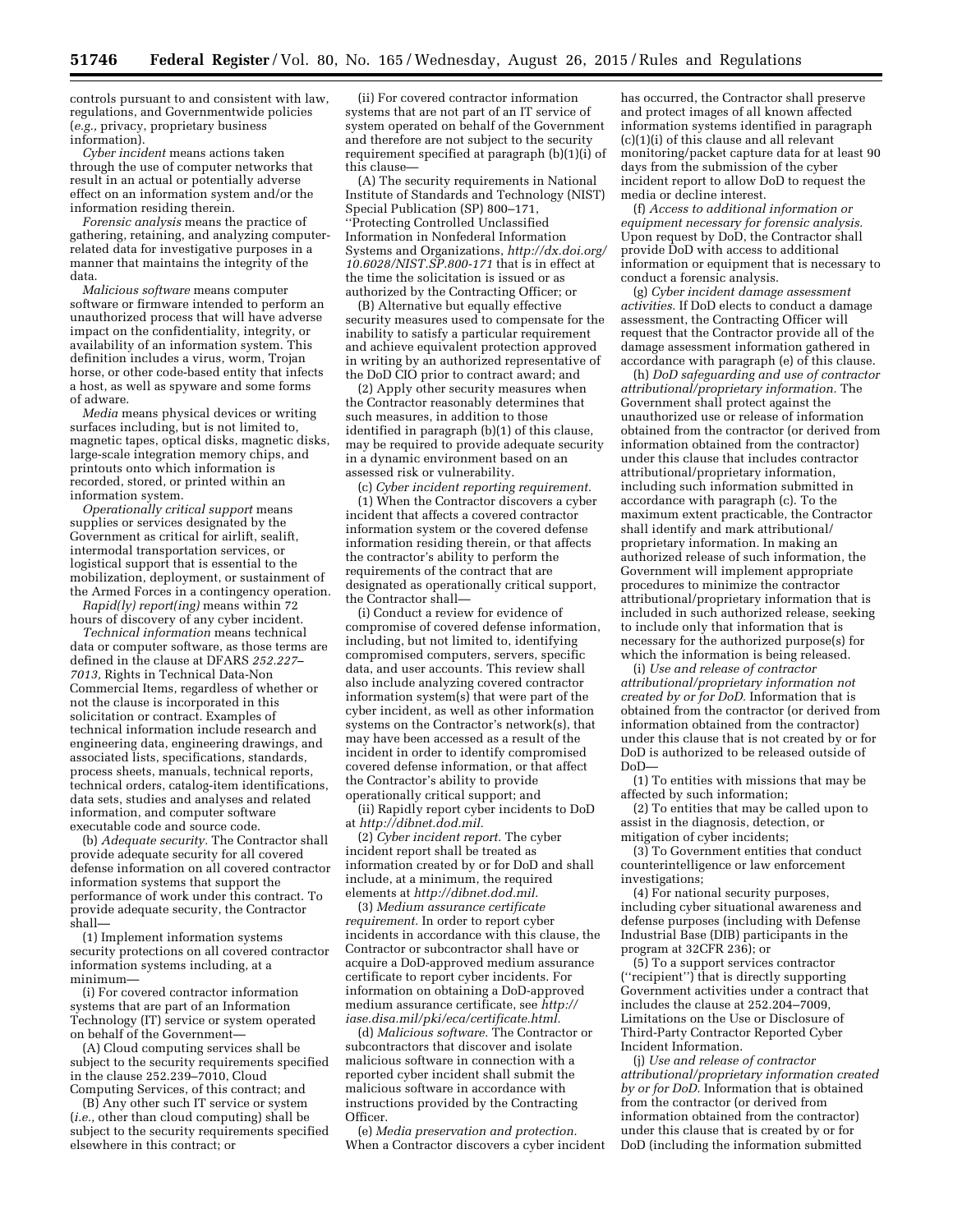pursuant to paragraph (c) of this clause) is authorized to be used and released outside of DoD for purposes and activities authorized by paragraph (i) of this clause, and for any other lawful Government purpose or activity, subject to all applicable statutory, regulatory, and policy based restrictions on the Government's use and release of such information.

(k) The Contractor shall conduct activities under this clause in accordance with applicable laws and regulations on the interception, monitoring, access, use, and disclosure of electronic communications and data.

(l) *Other safeguarding or reporting requirements.* The safeguarding and cyber incident reporting required by this clause in no way abrogates the Contractor's responsibility for other safeguarding or cyber incident reporting pertaining to its unclassified information systems as required by other applicable clauses of this contract, or as a result of other applicable U.S. Government statutory or regulatory requirements.

(m) *Subcontracts.* The Contractor shall—

(1) Include the substance of this clause, including this paragraph (m), in all subcontracts, including subcontracts for commercial items; and

(2) Require subcontractors to rapidly report cyber incidents directly to DoD at *[http://](http://dibnet.dod.mil) [dibnet.dod.mil](http://dibnet.dod.mil)* and the prime Contractor. This includes providing the incident report number, automatically assigned by DoD, to the prime Contractor (or next higher-tier subcontractor) as soon as practicable.

#### (End of clause)

■ 15. Add section 252.239–7009 to read as follows:

### **252.239–7009 Representation of Use of Cloud Computing.**

As prescribed in 239.7603(a), use the following provision:

# **Representation of Use of Cloud Computing (AUG 2015)**

(a) *Definition. Cloud computing,* as used in this provision, means a model for enabling ubiquitous, convenient, on-demand network access to a shared pool of configurable computing resources (*e.g.,* networks, servers, storage, applications, and services) that can be rapidly provisioned and released with minimal management effort or service provider interaction. This includes other commercial terms, such as on-demand selfservice, broad network access, resource pooling, rapid elasticity, and measured service. It also includes commercial offerings for software-as-a-service, infrastructure-as-aservice, and platform-as-a-service.

(b) The Offeror shall indicate by checking the appropriate blank in paragraph (b) of this provision whether the use of cloud computing is anticipated under the resultant contract.

(c) *Representation.* The Offeror represents that it—

Does anticipate that cloud computing services will be used in the performance of any contract or subcontract resulting from this solicitation.

Loes not anticipate that cloud<br>computing services will be used in the performance of any contract or subcontract resulting from this solicitation.

# (End of provision)

■ 16. Add section 252.239-7010 to read as follows:

## **252.239–7010 Cloud Computing Services.**

As prescribed in 239.7603(b), use the following clause:

## **Cloud Computing Services (AUG 2015)**

(a) *Definitions.* As used in this clause— *Authorizing official,* as described in DoD Instruction 8510.01, Risk Management Framework (RMF) for DoD Information Technology (IT), means the senior Federal official or executive with the authority to formally assume responsibility for operating an information system at an acceptable level of risk to organizational operations (including mission, functions, image, or reputation), organizational assets, individuals, other organizations, and the Nation.

*Cloud computing* means a model for enabling ubiquitous, convenient, on-demand network access to a shared pool of configurable computing resources (*e.g.,*  networks, servers, storage, applications, and services) that can be rapidly provisioned and released with minimal management effort or service provider interaction. This includes other commercial terms, such as on-demand self-service, broad network access, resource pooling, rapid elasticity, and measured service. It also includes commercial offerings for software-as-a-service, infrastructure-as-aservice, and platform-as-a-service.

*Cyber incident* means actions taken through the use of computer networks that result in a compromise or an actual or potentially adverse effect on an information system and/or the information residing therein.

*Government data* means any information, document, media, or machine readable material regardless of physical form or characteristics, that is created or obtained by the Government in the course of official Government business.

*Government-related data* means any information, document, media, or machine readable material regardless of physical form or characteristics that is created or obtained by a contractor through the storage, processing, or communication of Government data. This does not include contractor's business records *e.g.* financial records, legal records etc. or data such as operating procedures, software coding or algorithms that are not uniquely applied to the Government data.

*Media* means physical devices or writing surfaces including, but not limited to, magnetic tapes, optical disks, magnetic disks, large-scale integration memory chips, and printouts onto which covered defense information is recorded, stored, or printed within a covered contractor information system.

*Spillage* security incident that results in the transfer of classified or controlled

unclassified information onto an information system not accredited (*i.e.,* authorized) for the appropriate security level.

(b) *Cloud computing security requirements.*  The requirements of this clause are applicable when using cloud computing to provide information technology services in the performance of the contract.

(1) If the Contractor indicated in its offer that it ''does not anticipate the use of cloud computing services in the performance of a resultant contract,'' in response to provision 252.239–7009, Representation of Use of Cloud Computing, and after the award of this contract, the Contractor proposes to use cloud computing services in the performance of the contract, the Contractor shall obtain approval from the Contracting Officer prior to utilizing cloud computing services in performance of the contract.

(2) The Contractor shall implement and maintain administrative, technical, and physical safeguards and controls with the security level and services required in accordance with the Cloud Computing Security Requirements Guide (SRG) (version in effect at the time the solicitation is issued or as authorized by the Contracting Officer) found at *[http://iase.disa.mil/cloud](http://iase.disa.mil/cloud_security/Pages/index.aspx)*\_*security/ [Pages/index.aspx;](http://iase.disa.mil/cloud_security/Pages/index.aspx)* 

(3) The Contractor shall maintain within the United States or outlying areas all Government data that is not physically located on DoD premises, unless the Contractor receives written notification from the Contracting Officer to use another location, in accordance with DFARS 239.7602–2(a).

(c) *Limitations on access to, and use and disclosure of Government data and Government-related data.* 

(1) The Contractor shall not access, use, or disclose Government data unless specifically authorized by the terms of this contract or a task order or delivery order issued hereunder.

(i) If authorized by the terms of this contract or a task order or delivery order issued hereunder, any access to, or use or disclosure of, Government data shall only be for purposes specified in this contract or task order or delivery order.

(ii) The Contractor shall ensure that its employees are subject to all such access, use, and disclosure prohibitions and obligations.

(iii) These access, use, and disclosure prohibitions and obligations shall survive the expiration or termination of this contract.

(2) The Contractor shall use Governmentrelated data only to manage the operational environment that supports the Government data and for no other purpose unless otherwise permitted with the prior written approval of the Contracting Officer.

(d) *Cloud computing services cyber incident reporting.* The Contractor shall report all cyber incidents that are related to the cloud computing service provided under this contract. Reports shall be submitted to the Department of Defense via *[http://](http://dibnet.dod.mil/) [dibnet.dod.mil/.](http://dibnet.dod.mil/)* 

(e) *Malicious software.* The Contractor or subcontractors that discover and isolate malicious software in connection with a reported cyber incident shall submit the malicious software in accordance with